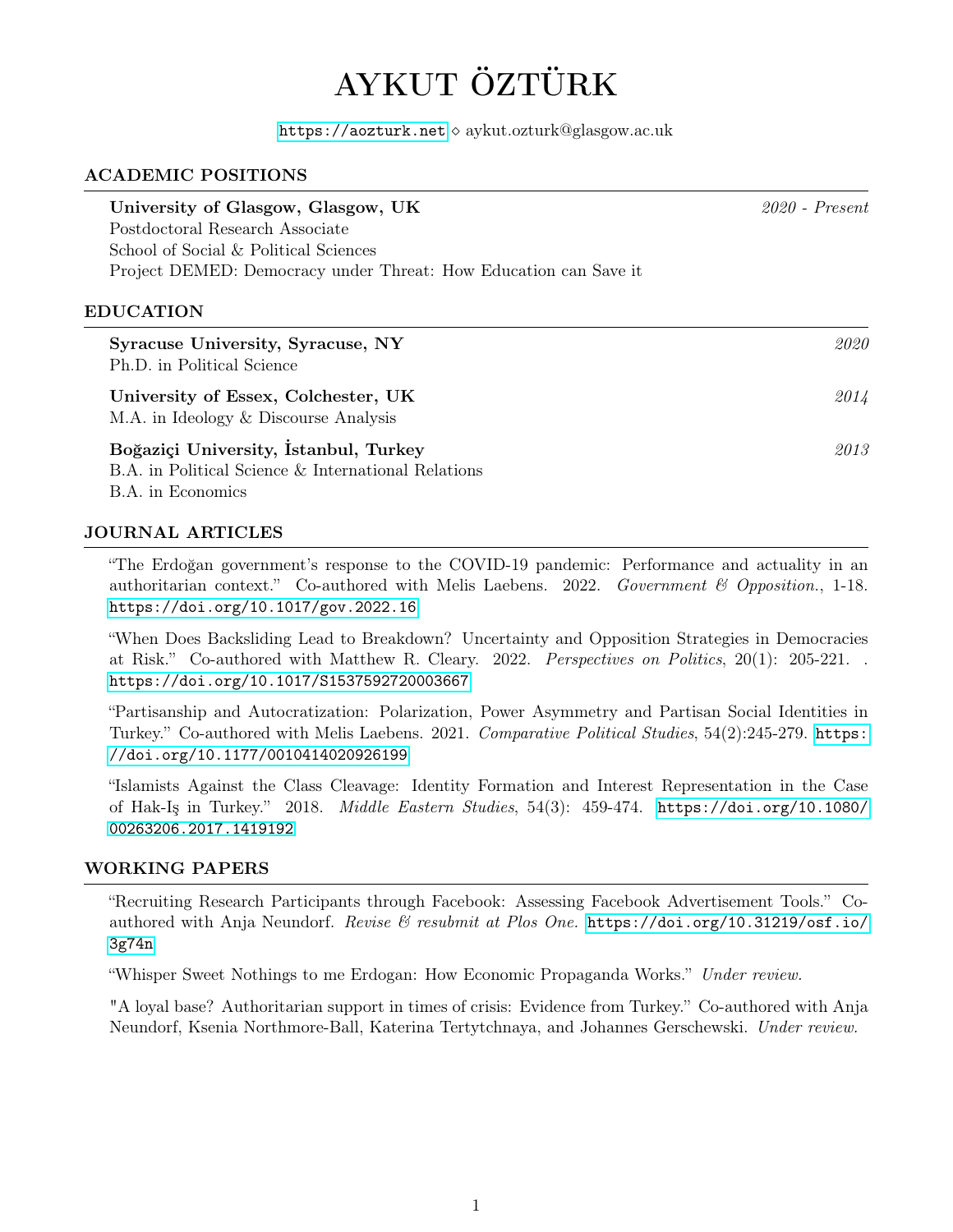## SELECTED GRANTS, AWARDS AND FELLOWSHIPS

Research Grant, Friedrich-Ebert-Stiftung - Turkey Program. 2021.

College Research Fund, School of Social & Political Sciences, University of Glasgow. 2021.

Andrew Berlin Family Research Grant, Institute for Security Policy and Law. 2019, 2018.

Ketcham Award for the Study of Citizenship and Public Affairs, Department of Political Science, 2019.

Research Grant, Centennial Center for Political Science and Public Affairs, American Political Science Association (APSA). 2018.

Research Grant, Association for the Study of Middle East and Africa (ASMEA). 2018.

Short-Term Research Fellowship, Travel Grant, and Honorarium, Hoover Institution at Stanford University. 2018.

Summer Research Grant, Middle Eastern Studies Program, Moynihan Institute of Global Affairs. 2019, 2018, 2017.

Summer Research Grant, Program on Latin America and the Caribbean, Moynihan Institute of Global Affairs. 2020.

Koff Award for Best Graduate Student Paper in Comparative Politics, Department of Political Science. 2018, 2017.

Best Graduate Student Paper Award, Middle Eastern Studies Program, Moynihan Institute of Global Affairs. 2020, 2016.

Jean Monnet Scholarship Programme, Grant Scheme Programme for Promotion of the Civil Society Dialogue Between the European Union and Turkey, 2014.

#### SELECTED PRESENTATIONS AT CONFERENCES & WORKSHOPS

American Political Science Association (APSA) Annual Meeting: 2022 (Panel Organizer), 2021, 2019 (Panel Organizer).

European Consortium for Political Research (ECPR) Joint Sessions: 2022.

Political Science Association (PSA) Annual Meeting: 2022.

4 th Annual UK Political Psychology Conference: 2022.

European Political Science Association (EPSA) Annual Meeting: 2021.

General Online Research Conference (GOR) Annual Meeting: 2021.

International Society of Political Psychology (ISPP) Annual Meeting: 2020, 2019.

NYU - CESS Experimental Political Science Conference: 2020.

Midwest Political Science Association (MPSA) Annual Meeting: 2019, 2018.

Turkey Today: Issues in Turkish Politics Workshop, Yale University & Columbia University. 2019 (Organizer), 2017 (Organizer).

Association for the Study of the Middle East and North Africa (ASMEA), Annual Meeting, Washington D.C. 2018.

Hoover Workshop on Authoritarianism and Democratic Breakdown, Stanford University. 2018.

Middle East Studies Association (MESA), Annual Meeting, Washington D.C. 2017.

Under Attack: The State of Democracy in Turkey, Invited Talk at Cornell University. 2017.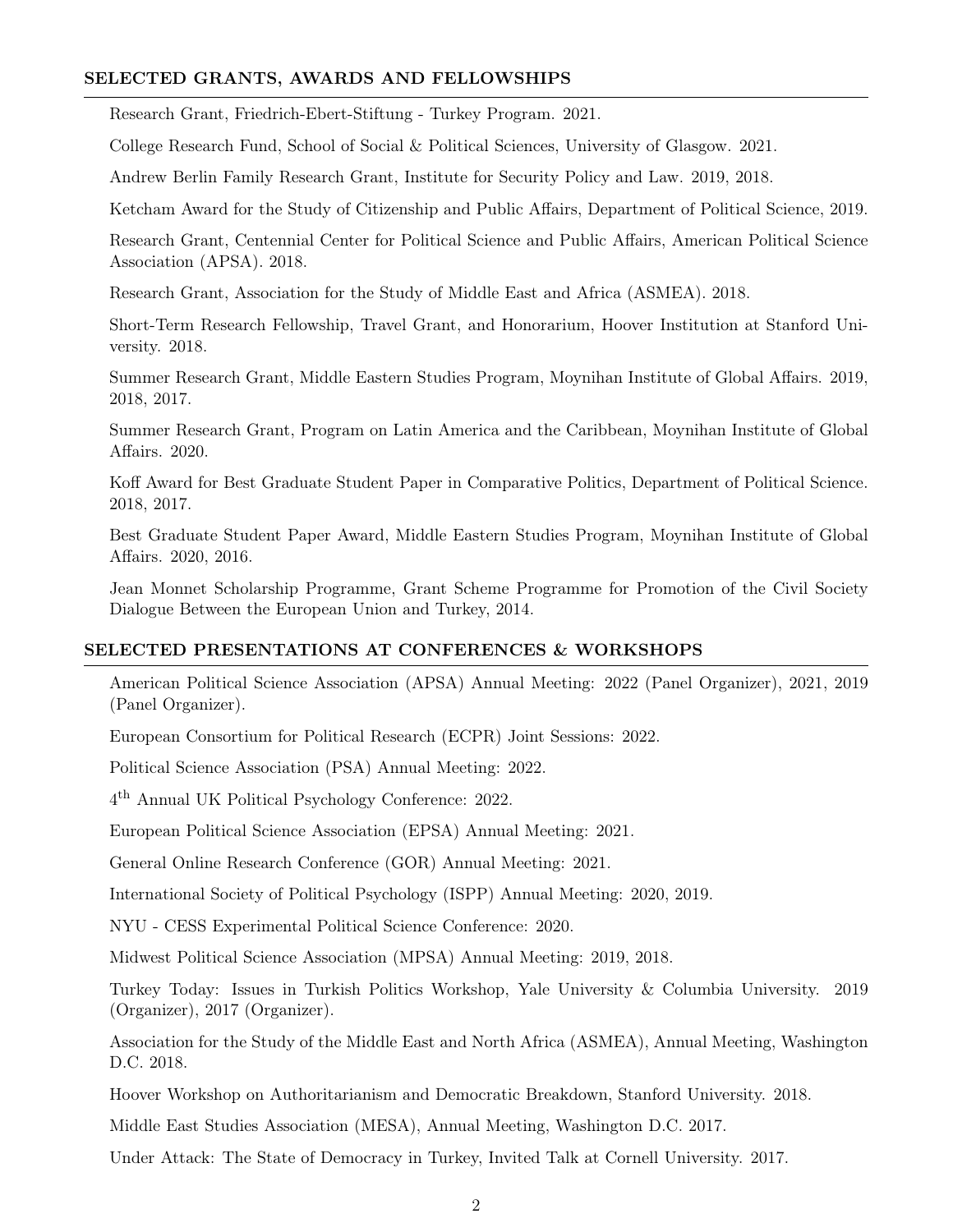## SPECIALIZED TRAINING

Barcelona Summer School in Survey Methodology, The Research and Expertise Centre for Survey Methodology (RECSM) of the Pompeu Fabra University (UPF). 2020

GESIS Summer School in Survey Methodology, Registered participant for 2020.

International Society for Political Psychology (ISPP) Summer Academy. 2020.

Political Psychology Summer Course, Central European University. 2019.

4 th Leuven-Montréal Winter School on Elections, Université de Montréal. 2018.

ICPSR Summer Program in Quantitative Methods, University of Michigan, 2017.

#### TEACHING

## Independent Teaching Experience

Instructor, PSC/MES 344 Politics of Middle East, Syracuse University, 2018.

Instructor, Qualitative Data Analysis, Summer Methods School, Kadir Has University, 2018.

Faculty Sponsor, PAI 690 Independent Study, Syracuse University, 2018.

Instructor, PSC 124 International Relations, Syracuse University, 2017.

#### Other Teaching Experience & Teaching Award

Outstanding Teaching Assistant Award, Syracuse University Graduate School, 2019.

Teaching Assistant for Comparative Politics, International Political Economy, International Relations, Religion and Politics in the Israeli-Palestinian Conflict, Public Opinion and Electoral Behavior. Syracuse University. 2014-2020.

Future Professoriate Program, Syracuse University Graduate School. 2016-2018.

#### PROFESSIONAL SERVICE

Journal Reviewer, American Political Science Review, World Politics, American Journal of Political Science, Nations and Nationalism, South European Society and Politics, Rethinking Marxism, Democracy & Security.

Member of Conference Organization Committee, Issues in Turkish Politics Conferences at Columbia University (2019), Northeastern University (2018), Yale University (2017).

Member of Organization Committee, Summer School on Methods, Kadir Has University, 2018.

President, Political Science Graduate Students Association of Syracuse University, 2018-2019.

Founding Member, Northeast Working Group on Turkish Politics, 2017-2020.

Member of Sherman Social Committee, Political Science Graduate Students Association of Syracuse University, 2016-2017.

Officer of Academic Relations, Turkish Students Association at Syracuse University, 2015-2017.

## CURRENT PROFESSIONAL MEMBERSHIPS

American Political Science Association (APSA)

International Society for Political Psychology (ISPP)

#### ADDITIONAL SKILLS